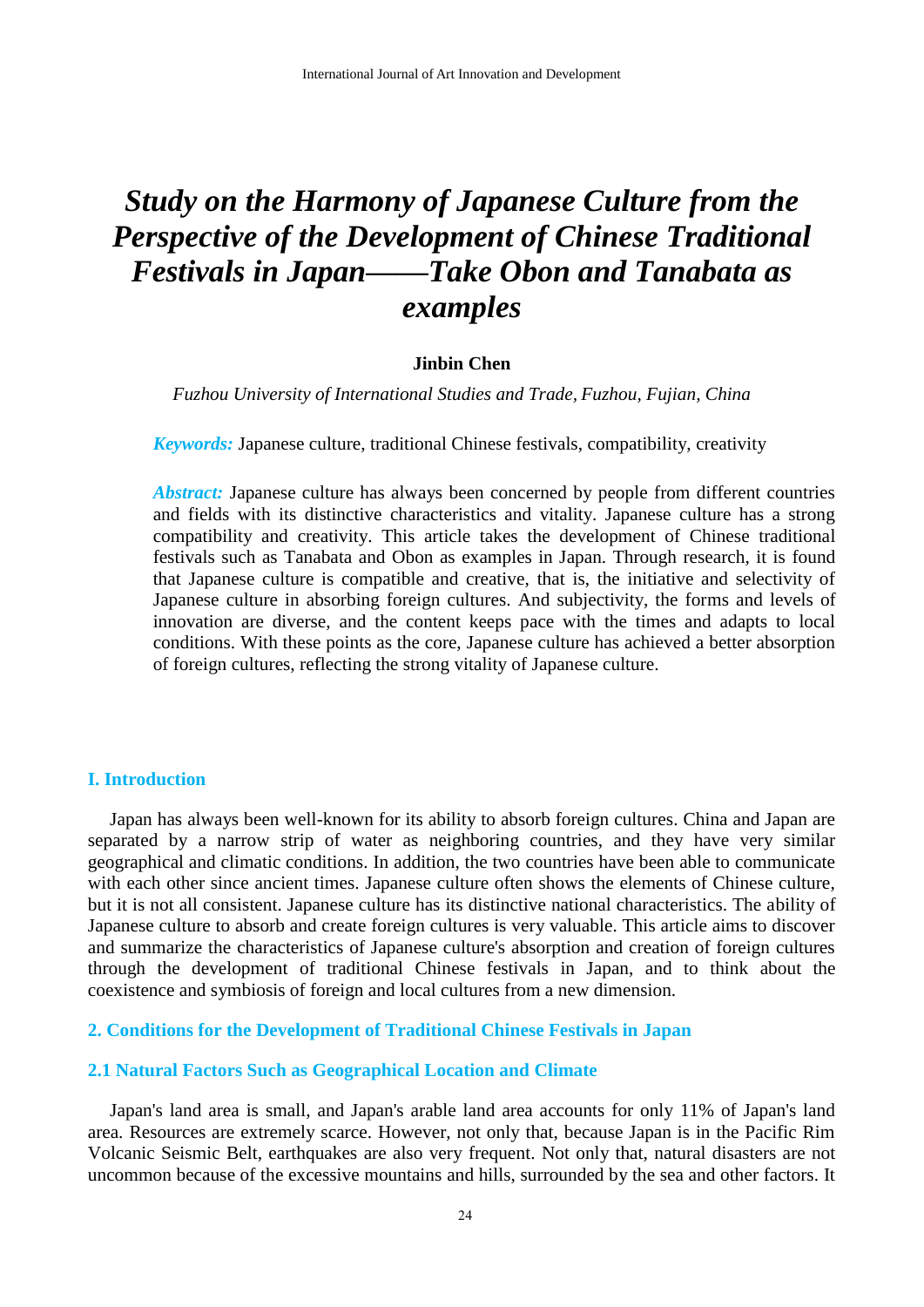can be said that Japan's "congenital conditions" are too bad. It is precisely such harsh conditions that prompted Japan to learn from China, the closest and most powerful ancient country at the time, in order to achieve the development and survival of the nation.

Japan has the motivation and need to learn from abroad, so why did Japan choose China, and finally succeeded in "learning" from China. It can be seen that Chinese culture is not only powerful and vital, but also suitable for planting on Japanese soil. From the latitude point of view, Japan and most of China are above the same latitude, and the climate conditions are similar to those of China. Not only the climate, but Japan's ground environment and sunshine conditions for agricultural production are relatively consistent with ancient China. Our ancestors divided the year into 24 solar terms on this basis. Because Japan is similar to China in terms of geographical conditions, the lunar calendar can also be accepted and used by Japan, and China gave birth to various solar terms based on the characteristics of the 24 solar terms. Traditional festivals, after the introduction of the lunar calendar in Japan, such as New Year's Day, Mid-Autumn Festival and other traditional festivals naturally have grown up in Japan. After these traditional festivals were introduced to Japan through the "preachers", as early as the seventh and eighth centuries, many traditional Chinese festivals had spread to all parts of Japan.

## **2.2 Cultural Exchanges and Cultural Dissemination Methods between the Two Countries**

According to historical records, the earliest period of large-scale exchanges between Japan and China can be traced back to 221 BC, when the Qin era destroyed the six countries and a large number of immigrants from China came to Japan, bringing advanced agricultural civilization to Japan at that time. , So that the rapid development of Japan at that time, and then entered the Yayoi era. At that time, the cultural exchange between the two places was mainly through immigration. From the Han Dynasty to the Wei, Jin and Southern and Northern Dynasties, China and Japan had official or non-governmental exchanges. This has been recorded extensively in historical materials such as "The Book of the Later Han: The Story of Dongyi" and Japanese works of the same period.

In 592 AD, Japan's Emperor Tuigu came to the throne and sent overseas students and envoys to study in China as a tribute. Emperor Tuigu strengthened the concentration of central political power and paved the way for the later use of a Chinese-style bureaucracy. In 630, Emperor Shu Ming of Japan sent the first envoy to Tang Dynasty. In 645, Emperor Kotoku came to the throne to comprehensively study the feudal bureaucracy of the Tang Dynasty and carry out major reforms. During this period, the exchanges between China and Japan were mainly envoys sent to the Tang Dynasty, overseas students and monks studying abroad. This period was a climax of cultural exchanges in the history of China and Japan.

Then came the Song and Yuan dynasties, that is, from the 10th century to the 14th century AD. During this period, China and Japan had no official ties, but non-governmental exchanges developed. During this period, two-way trade was mainly carried out through navigation in the East China Sea. The medium of cultural dissemination was mainly embodied in civil trade and monks, not just material. During this period, various Chinese customs, culture, literature, painting and calligraphy and other spiritual civilizations were also frequently introduced to Japan.

During the Ming and Qing dynasties, that is, the late Muromachi period, the Azuchi-Momoyama period and the Edo period in Japan, the exchanges between Japan and China paid more attention to spiritual and cultural exchanges than material exchanges. Non-governmental exchanges became more and more prosperous. During this period, Chinese culture was imported into Japan. There are many kinds of media.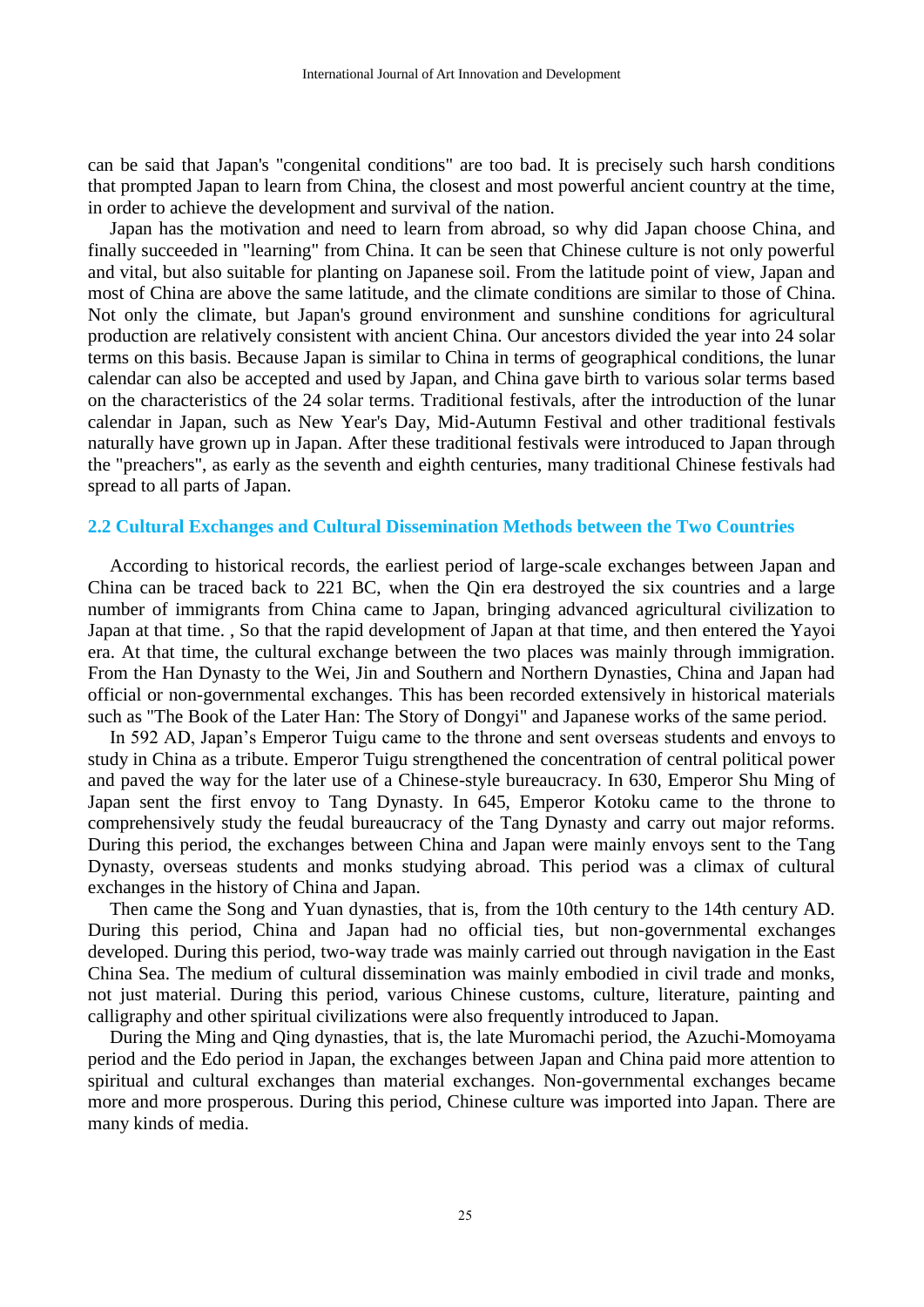## **3. Related Changes after the Introduction of Obon to Japan**

During the period from 606 to 733, the Obon Society in Japan basically adopted the same practice as China. It was promoted by the upper echelon and the imperial court led the Obon Society in the temple to provide for the monks. At that time, only the court and nobles could participate in the Obon.

Since 1185, Japan has entered the Kamakura era. During this period, the ruling class in Japan has quietly changed from the aristocratic class to the samurai class. During this period, the various customs and cultures of the aristocratic society quietly moved down. Buddhism, as a religious belief, has not only spread among the aristocratic class but also has a place in the folk warrior class. During this period, the offerings to the ancestors began to gradually ban the offerings to the monks, and the "home basin" was born during this period.

During the Muromachi period, wars continued, and Japanese temples gradually declined, and the Obon Society was no longer held. The use of "home basins" was expanded and spread. In the 28th year of Yingyong, countless people died of starvation due to turmoil and natural disasters. This was the birth of the evil spirit society. Others include lanterns, lantern festivals, and pots. The old custom is to burn wood and bamboo leaves on New Year's Eve. Sacrifice to ancestors and gods is called Shengpen, also known as Xiepen. And many more. During this period, the Japanese Obon festival form gradually took on a certain scale and form.

Today, Japan's Obon Festival has become Japan's second largest festival. The Obon Festival that was introduced to Japan has gradually lost its original Buddhist element. According to the belief in ancestors in Japan To merge and change. The theme of Obon in Japan has become a sacrifice to ancestors. Its customs and activities are even more diverse. A series of activities are centered on the three aspects of welcoming ancestors back home, enshrining ancestors, and sending ancestors away.

Compared with the gradual decline of the Obon Festival in China, the Obon Festival in Japan is still very prosperous. The author believes that the reason is that although China is the birthplace of Obon, various rituals and festivals are too conservative in the process of inheritance. In the process of development of Obon in Japan, new ones are constantly being created. The content introduces various ways of celebrating festivals, and various commercial activities are emerging one after another. The country also attaches great importance to the Obon Festival, declaring it as the second largest festival in Japan. These have laid a broad public foundation for the inheritance of Obon in Japan, and are also the secret of the enduring of Obon in Japan.

#### **4. The Related Evolution of Tanabata after Its Introduction into Japan**

In Japan, the legend of Tanabata can be traced back to the Hakuho era (645-710) in Japan. On July 7th of the Japanese lunar calendar, there was a record of the emperor holding a banquet at the court. Some scholars therefore believe that the introduction of the Chinese Tanabata legend to Japan may have been introduced with the textile technology and textile talents of Wudi in China before the seventh century. After that, in the eighth century, the Japanese court began to chant the Qixi Festival as an elegant, and there was a wave of begging for clever activities.

It was regarded as a fashion in the Japanese court in the Nara period. There are a lot of poems centered on the legend of Tanabata in the "Autumn Songs" of the "Manyha Collection" Vol. 10, which was compiled during the Nara period. After that, as the culture of the Tang Dynasty spread until the death of Emperor Heicheng, successive emperors would hold a poetry meeting in the palace on July 7th, and let the female officials in the palace display silk weaving boutiques as a begging activity for Qixi Festival. Since this day became a national memorial day, the Qixi Poetry Club ceased to exist. The Qixi Festival is no longer an official court "festival" but it is circulated as "begging for cleverness" in the hands of the nobles. It is called the "weaver girl festival". On this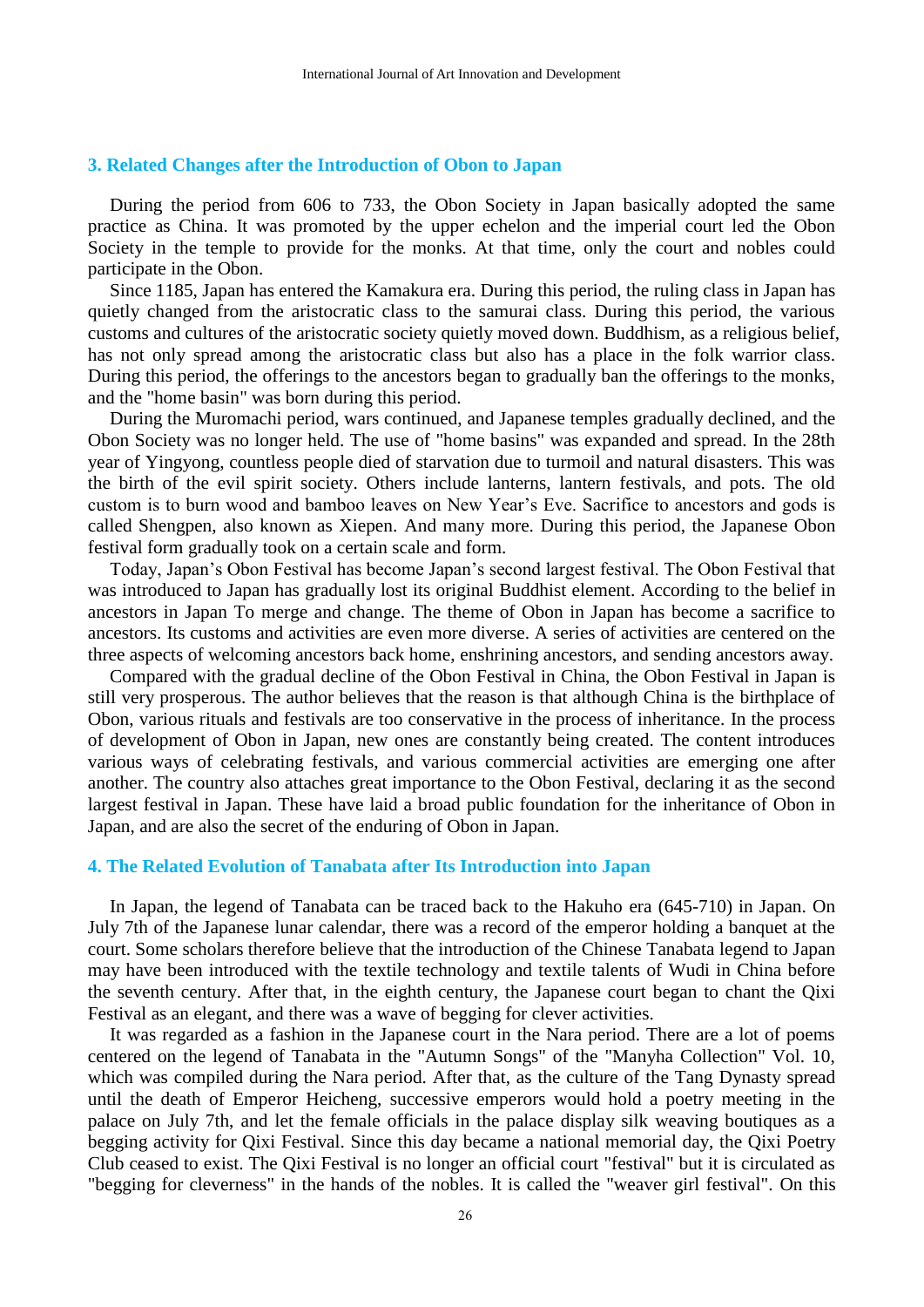day, like women in China, Japanese women wear tangram needles as tribute. One is enshrined in the courtyard, in order to make things more beautiful.

During the Muromachi period, due to the turmoil, the Tanabata culture further declined and spread widely among the samurai class. During this period, various entertainment activities were derived from samurai and monks on Tanabata. It was not until the Edo period that the Tanabata Festival was officially designated as one of the "Five Offerings Festival" by the Shogunate as an official official festival, and Qixi Festival spread to the whole people.

The legend of the Cowherd and the Girl Weaver also experienced localization after it was introduced to Japan. The image of the Weaver Girl as a goddess has not changed. The cowherd is different according to the customs and legends of various places, including fishermen and farmers. Although the legend itself is similar but not the same.

## **5. The Compatibility and Creativity of Japanese Culture**

## **5.1 From Passive to Active**

No cultural progress can be achieved overnight. It is through the long-term development of Japanese culture that we can see its inherent compatibility and creativity. In the beginning, whether it was the emperor offering monks, organizing the Bon festival, or holding a grand event in the Tang Palace on the Qixi Festival of Qiqiao, after it was introduced to Japan, the form of the original Chinese festival has not changed much, and it is almost intact. Copy. And at first, the ruler was the core to imitate at the top. The root of the ruler's doing this is that he saw the strength of Chinese culture and wanted to quickly grow himself through the same method. Taking the initiative is the prerequisite for Japanese culture to show compatibility and creativity.

#### **5.2 Selectivity and subjectivity**

When Japanese culture absorbs and integrates foreign culture and creates its own new culture, it does not choose to copy it entirely, but to absorb it selectively. On the basis of absorption, it makes adjustments according to its own situation and makes new creations to maintain The subjectivity of one's own culture. Obon Festival in China, whether it is the Mulian Savior of Buddhism or the Zhongyuan Ghost Festival of Taoism, its intrinsic essence reflects the Chinese "filial piety" thought. After it was introduced to Japan, both China and Japan advocated souls. According to the doctrine, Japan quickly accepted the fusion of Obon based on its own belief in "the god of the clan", and developed a unique custom of welcoming, paying homage to, and sending away ancestors based on its own ancestral beliefs. It is very different from what was originally introduced in China. The same is true for Tanabata. The Japanese found that the legend of Tanabata has a high similarity with their own unique heritage "Tanjijin Girl", so they used this as a medium to choose the Tanabata culture to accept the integration, and derived from the "Tanjijin The "women" mainly beg for rain, bathe by the water, and float the decorative bamboo along the water, etc., which are water-based customs.

# **6. Conclusion**

Japan selectively absorbs and integrates traditional Chinese festivals and gives them new cultural connotations, and the way of celebrating festivals varies greatly depending on the class, enriching the content and form of the festival.

Through researching Japanese culture, I think the most important thing that cannot be ignored is the compatibility and creativity of Japanese culture. The lack of resources and the harsh living